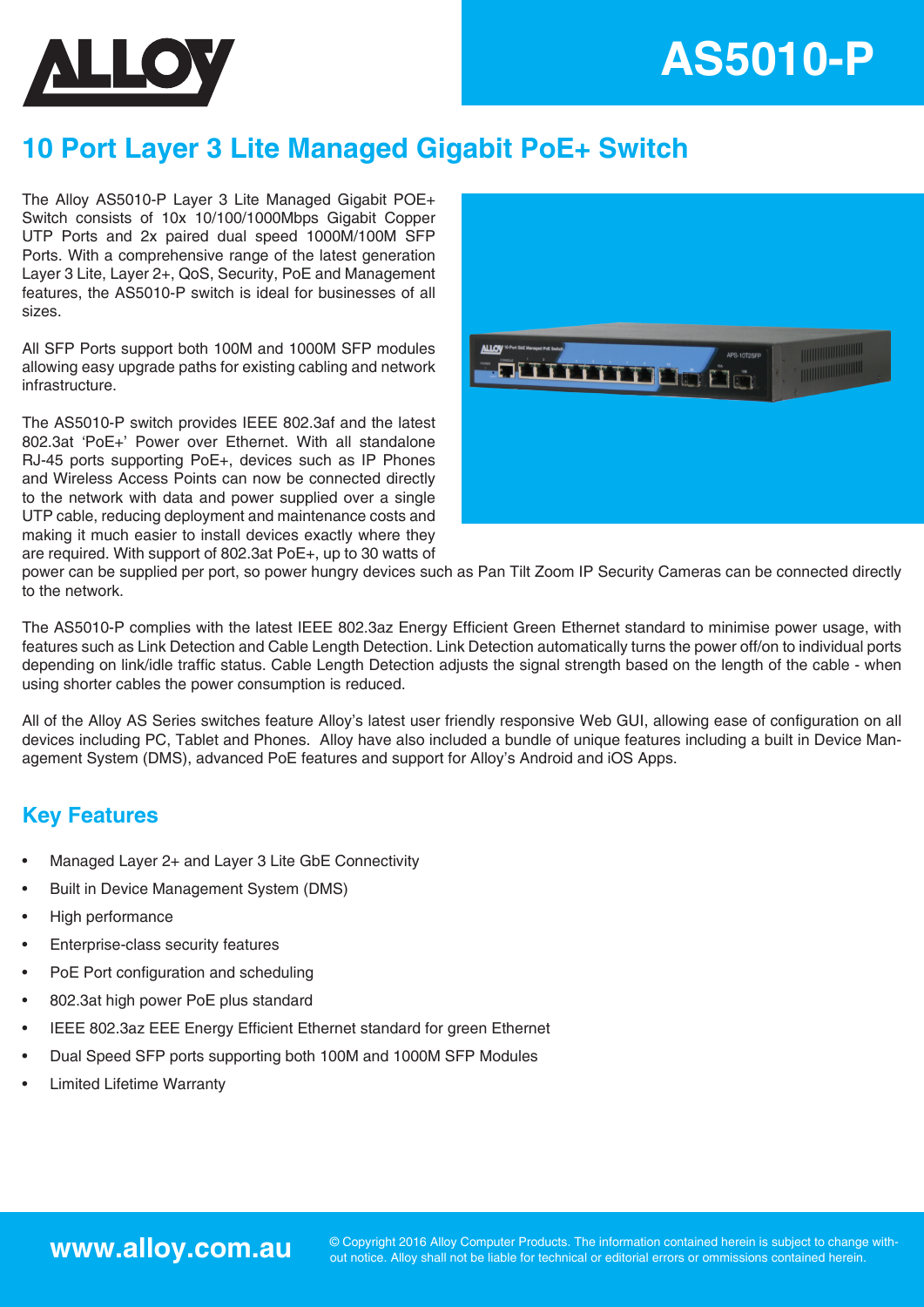## **Software Features**

| <b>Layer 3 Lite Switching</b>   |                                                                                                                                                                                                                                                                                                                                                                                                                                                                                                                                                                            |
|---------------------------------|----------------------------------------------------------------------------------------------------------------------------------------------------------------------------------------------------------------------------------------------------------------------------------------------------------------------------------------------------------------------------------------------------------------------------------------------------------------------------------------------------------------------------------------------------------------------------|
| <b>IPv4 Static Routes</b>       | IPv4 Unicast: Static routing                                                                                                                                                                                                                                                                                                                                                                                                                                                                                                                                               |
| <b>IPv6 Static Routes</b>       | IPv6 Unicast: Static routing                                                                                                                                                                                                                                                                                                                                                                                                                                                                                                                                               |
| <b>DHCP Server</b>              | Built in DHCP Server, allowing IP Address assignment to DHCP clients. Configurable DHCP<br>Options.                                                                                                                                                                                                                                                                                                                                                                                                                                                                        |
| <b>Layer 2+ Switching</b>       |                                                                                                                                                                                                                                                                                                                                                                                                                                                                                                                                                                            |
| <b>Spanning Tree Protocol</b>   | Provides Redundat links and prevents network loops. Supports;<br>Standard Spanning Tree 802.1d<br>$\bullet$<br>Rapid Spanning Tree (RSTP) 802.1w<br>$\bullet$<br>Multiple Spanning Tree (MSTP) 802.1s<br>$\bullet$                                                                                                                                                                                                                                                                                                                                                         |
| Port Aggregation                | Link Aggregation Control Protocol (LACP) IEEE 802.3ad<br>Up to 5 groups<br>Up to 2 ports per group<br>$\bullet$                                                                                                                                                                                                                                                                                                                                                                                                                                                            |
| <b>VLAN</b>                     | Supports up to 4K VLANs simultaneously (4096 VLAN IDs)<br>Port-based VLAN<br>$\bullet$<br>802.1Q tag-based VLAN<br>$\bullet$<br><b>MAC-based VLAN</b><br>$\bullet$<br>Management VLAN<br>$\bullet$<br>Private VLAN Edge (PVE)<br>$\bullet$<br>Q-in-Q (double tag) VLAN<br>$\bullet$<br><b>Voice VLAN</b><br>$\bullet$<br><b>GARP VLAN Registration Protocol (GVRP)</b><br>$\bullet$                                                                                                                                                                                        |
| <b>IGMP</b>                     | IGMP Snooping, Querier and Proxy support; Controls and manages the flooding of multicast<br>packets in a layer 2 network, supports 1024 multicast groups                                                                                                                                                                                                                                                                                                                                                                                                                   |
| <b>MLD</b>                      | Version 1 and 2, Snooping for IPv6; Controls and manages the flooding of IPv6 multicast<br>packets in a layer 2 network                                                                                                                                                                                                                                                                                                                                                                                                                                                    |
| Loop Protection                 | Alternative to STP, Prevents network loops                                                                                                                                                                                                                                                                                                                                                                                                                                                                                                                                 |
|                                 |                                                                                                                                                                                                                                                                                                                                                                                                                                                                                                                                                                            |
| <b>Device Management System</b> |                                                                                                                                                                                                                                                                                                                                                                                                                                                                                                                                                                            |
| <b>Graphical Monitoring</b>     | Provides a graphical representation of your network displaying all devices that are connect-<br>ed. Three different layouts are available:<br>Topology View - Logical diagram of your physical devices, includes information such as port<br>numbers, devices connected, devices disconnected, allows access to device web manage-<br>ment etc.<br>Floor View - Allows you to upload floor plan of your building, allowing you to place devices<br>in their physical positions.<br>Map View - Google Maps type view, allowing you to place devices in their physical loca- |
| Device Management               | tions, perfect for IP Cameras that are installed schools, streets etc.<br>Easy access to management of IP Phones, IP Cameras, Wireless Access Points and                                                                                                                                                                                                                                                                                                                                                                                                                   |
| <b>Traffic Monitoring</b>       | Switches via their built in web manager.<br>Visual display of traffic on your switch, per port analysis.                                                                                                                                                                                                                                                                                                                                                                                                                                                                   |
| Troubleshooting                 | Network diagnostic between switch and connected device.                                                                                                                                                                                                                                                                                                                                                                                                                                                                                                                    |
| Find My Switch                  | Same functionality as the Find My Switch App. Allows you to click on a switch in your net-<br>work, select find my switch and all LED's on the front panel of the switch will light allowing<br>you to find your switch in racks that are full of devices and at most times difficult to locate.                                                                                                                                                                                                                                                                           |
| <b>Quality of Service (QoS)</b> |                                                                                                                                                                                                                                                                                                                                                                                                                                                                                                                                                                            |
| <b>Hardware Queues</b>          | <b>Supports 8 Hardware Queues</b>                                                                                                                                                                                                                                                                                                                                                                                                                                                                                                                                          |
| Scheduling                      | Strict Priority and weighted round-robin (WRR)<br>$\bullet$<br>Queue assignment based on DSCP and Class of Service (COS)<br>$\bullet$                                                                                                                                                                                                                                                                                                                                                                                                                                      |
| Classification                  | Port based<br>$\bullet$<br>802.1p VLAN priority based<br>$\bullet$<br>IPv4/IPv6 precedence / DSCP based<br>$\bullet$<br>Differentiated Services (DiffServ)<br>$\bullet$<br>Classification and tag re-marking ACLs<br>$\bullet$                                                                                                                                                                                                                                                                                                                                             |

**WWW.alloy.com.au** © Copyright 2016 Alloy Computer Products. The information contained herein is subject to change with-<br>out notice. Alloy shall not be liable for technical or editorial errors or ommissions contained herei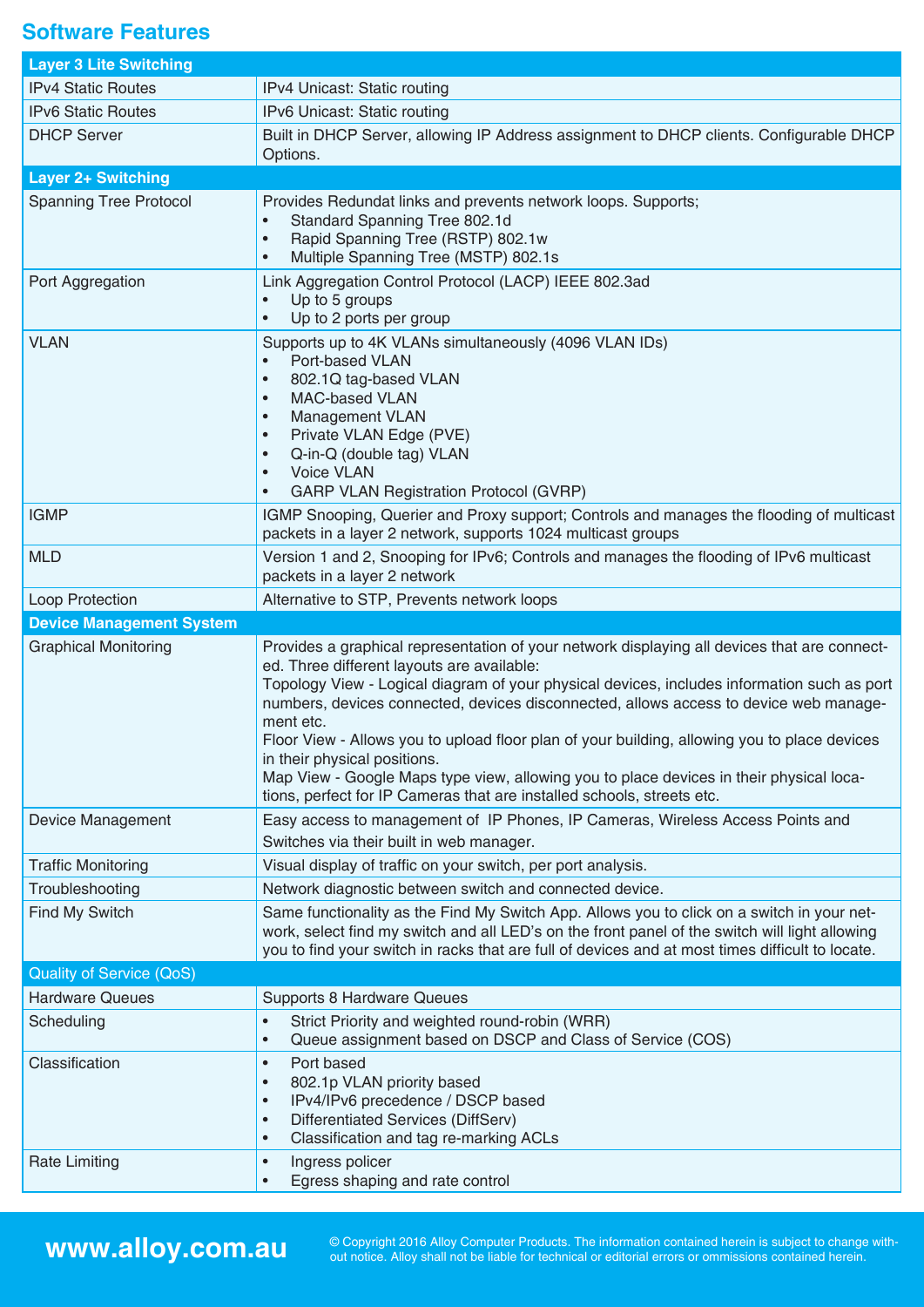| <b>Security</b>                     |                                                                                                                                                                                                                                                                                                                                                                                                          |
|-------------------------------------|----------------------------------------------------------------------------------------------------------------------------------------------------------------------------------------------------------------------------------------------------------------------------------------------------------------------------------------------------------------------------------------------------------|
| Secure Shell (SSH)                  | SSH secures Telnet traffic in or out of the switch, supports SSH v1 and v2                                                                                                                                                                                                                                                                                                                               |
| Secure Sockets Layer (SSL)          | SSL encrypts http traffic, allows secure access to the web GUI                                                                                                                                                                                                                                                                                                                                           |
| <b>IEEE 802.1X</b>                  | IEEE802.1X: RADIUS authentication, authorization and accounting, MD5 hash, quest<br>VLAN, single/multiple host mode and single/multiple sessions<br>Supports IGMP-RADIUS based 802.1X<br>$\bullet$<br>Dynamic VLAN assignment                                                                                                                                                                            |
| Private VLAN Edge                   | PVE (also known as protected ports) provides L2 isolation between clients in the same<br>VLAN. Supports multiple uplinks                                                                                                                                                                                                                                                                                 |
| <b>Port Security</b>                | Locks MAC addresses to ports, and limits the number of learned MAC address                                                                                                                                                                                                                                                                                                                               |
| <b>IP Source Guard</b>              | Prevents illegal IP address from accessing specific ports on the switch                                                                                                                                                                                                                                                                                                                                  |
| RADIUS / TACACS+                    | Supports RADIUS and TACACS+ authentication. Switch as a client                                                                                                                                                                                                                                                                                                                                           |
| <b>Storm Control</b>                | Prevents traffic on a LAN from being disrupted by a broadcast, multicast, or unicast storm                                                                                                                                                                                                                                                                                                               |
| <b>DHCP Snooping</b>                | Eliminates unauthorised DHCP Servers from offering IP Addresses to DHCP clients                                                                                                                                                                                                                                                                                                                          |
| <b>ACLs</b>                         | Supports up to 256 entries. Drop or rate limitation based on:<br>Source and destination MAC, VLAN ID or IP address, protocol, port,<br>Differentiated services code point (DSCP) / IP precedence<br>$\bullet$<br>TCP/ UDP source and destination ports<br>$\bullet$<br>802.1p priority<br>$\bullet$<br>Ethernet type<br>Internet Control Message Protocol (ICMP) packets<br><b>TCP flag</b><br>$\bullet$ |
| <b>Management</b>                   |                                                                                                                                                                                                                                                                                                                                                                                                          |
| Web GUI                             | Built-in switch configuration utility for browser-based device configuration; IPv4 and IPv6<br>HTTP, HTTPS                                                                                                                                                                                                                                                                                               |
| <b>CLI</b>                          | Configure/manage switch in command line mode; Telnet, SSH, Console                                                                                                                                                                                                                                                                                                                                       |
| Remote Monitoring (RMON)            | Embedded RMON agent supports RMON groups 1,2,3,9 (history, statistics, alarms, and<br>events) for enhanced traffic management, monitoring and analysis                                                                                                                                                                                                                                                   |
| <b>UPnP</b>                         | Supports UPnP to enable device to device interoperability                                                                                                                                                                                                                                                                                                                                                |
| s-Flow                              | Supports s-Flow monitoring                                                                                                                                                                                                                                                                                                                                                                               |
| IEEE 802.1ab (LLDP)                 | Used by network devices for advertising their identities, capabilities, and neighbors on<br>an IEEE 802ab local area network<br>Support LLDP-MED extensions                                                                                                                                                                                                                                              |
| <b>Dual Firmware Images</b>         | Independant primary and secondary firmware images                                                                                                                                                                                                                                                                                                                                                        |
| <b>Multiple Configuration Files</b> | Multiple versions of configuration can be saved on the switch. Config files can be backed<br>exported and imported.                                                                                                                                                                                                                                                                                      |
| <b>SNMP</b>                         | SNMP version1, 2c and 3 with support for traps, and SNMP version 3 user-based security<br>model (USM)                                                                                                                                                                                                                                                                                                    |
| <b>Power over Ethernet (PoE)</b>    |                                                                                                                                                                                                                                                                                                                                                                                                          |
| Port Configuration                  | Supports per port PoE configuration; Set Priority; maximum power, enable/disable PoE                                                                                                                                                                                                                                                                                                                     |
| PoE Scheduling                      | Supports per port PoE scheduling to turn on/off the PoE devices (PDs)                                                                                                                                                                                                                                                                                                                                    |
| PD Auto Checking                    | Check the link status of PDs. Reboot PDs if there is no response                                                                                                                                                                                                                                                                                                                                         |
| <b>Power Delay</b>                  | Can setup time based delays on PD's to reduce PoE power overload due to power spike on<br>boot up of PD                                                                                                                                                                                                                                                                                                  |
| <b>Diagnostics</b>                  |                                                                                                                                                                                                                                                                                                                                                                                                          |
| IPv4 Ping                           | Used to test connectivity to IPv4 devices                                                                                                                                                                                                                                                                                                                                                                |
| IPv6 Ping                           | Used to test connectivity to IPv6 devices                                                                                                                                                                                                                                                                                                                                                                |
| <b>VeriPHY</b>                      | Cable diagnostics to determine correct pin out and cable length                                                                                                                                                                                                                                                                                                                                          |
| Traceroute                          | used to determine route to IP Address to Hostname                                                                                                                                                                                                                                                                                                                                                        |

WWW.alloy.com.au <sup>© Copyright 2016 Alloy Computer Products. The information contained herein is subject to change with-<br>out notice. Alloy shall not be liable for technical or editorial errors or ommissions contained herein</sup>